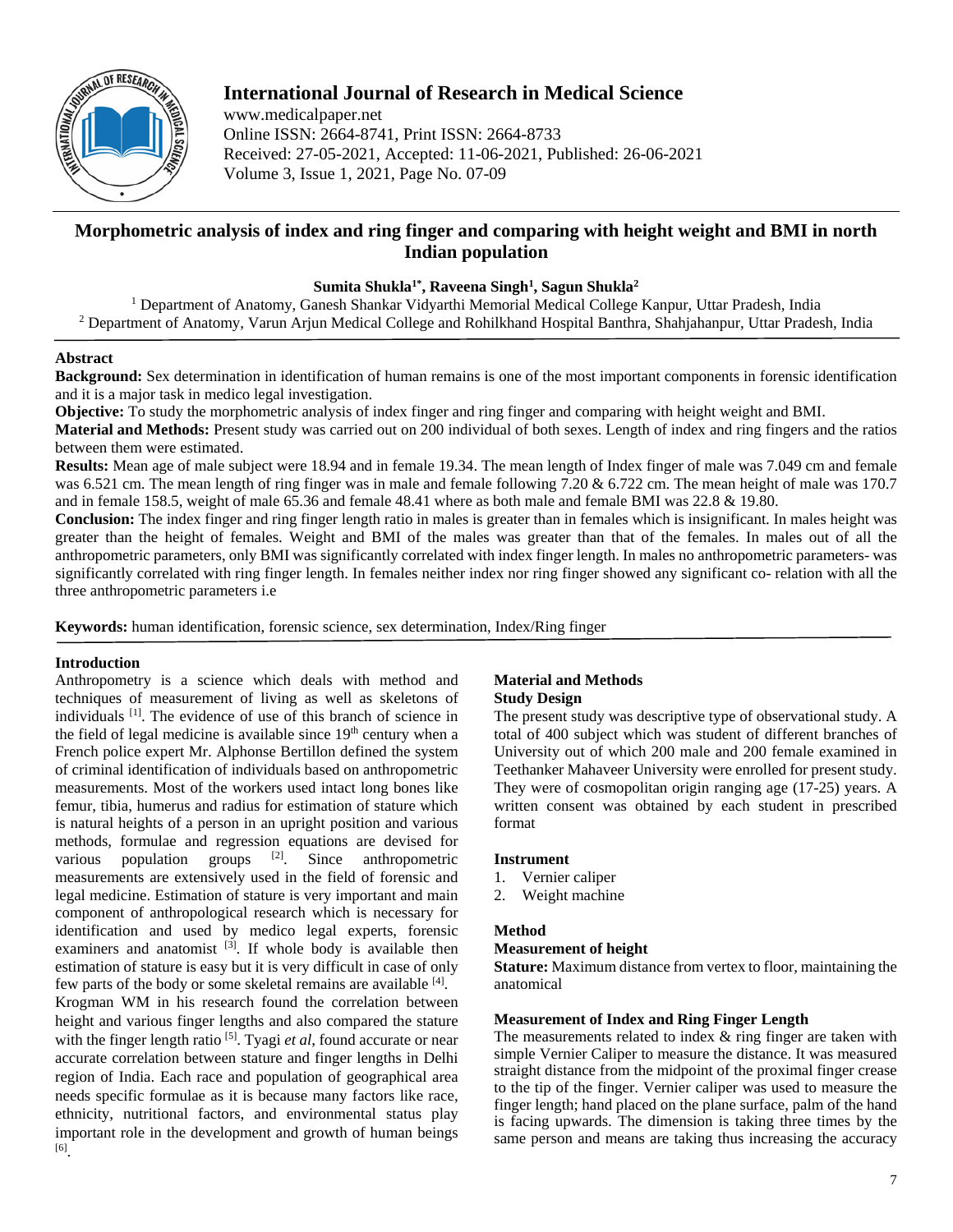of the data. The subject is properly sitting or standing in position. All fingers is fully extended palmar region with digit fully stretched touching a flat hand surface and  $2<sup>nd</sup>$  and  $4<sup>th</sup>$  digit adducted with the thumb slightly extended.

## **Measuring of Weight**

Subject was stand on weight machine without jacket and shoes.

#### **Inclusion Criteria**

- 1. Subject in age group of the 17-25 years.
- 2. Healthy individuals without any deformity or abnormality.

## **Exclusion Criteria**

- 1. Age group below 17 and above 25
- 2. Any type of physical deformity.
- 3. Any type of congenital anomalies.
- 4. Any of the finger injury.

## **Statistical Analysis**

Statistical analysis was performed by using computer based software, Statistical Package for Social Science (SPSS). Mean values of parameters were compared to determine.

## **Result**

According to the our present study the measurements of stature, weight, index and ring finger were selected by using direct physical procedure among 400 subjects (200 each male and female). The Mean and Standard Deviation were calculated for each variable. Gender wise distribution of Height, Weight and BMI were studied. In our current study mean age of male subject were 18.94 and in female 19.34 it was show in table no 1. The mean length of Index finger of male was 7.049 cm and female 6.521 cm. The mean length of ring finger was in male and female following  $7.20 \& 6.722$  cm data was given in table number 2. The mean height of male was 170.7 and in female 158.5, weight of male 65.36 and female 48.41 where as both male and female BMI was 22.8 & 19.80 show in table number 3.

**Table 1:** Distribution of mean age

| <b>Age Distribution</b> |          |        |     |  |  |  |
|-------------------------|----------|--------|-----|--|--|--|
| (Group)                 | (Number) | (Mean) | ЫL  |  |  |  |
| Male                    | 200      | 18.94  | .49 |  |  |  |
| Female                  | ነበር      | Q      |     |  |  |  |

**Table 2:** Comparison of measurement of index & ring finger length in males & females.

| <b>Parameters</b>     | Male  |              | <b>Female</b> |           | t-value | P-value                    |
|-----------------------|-------|--------------|---------------|-----------|---------|----------------------------|
|                       | Mean  | <b>SD</b>    | <b>Mean</b>   | <b>SD</b> |         |                            |
| Index finger          | 7.049 | 0.470        | 6.521         | 0.504     | 7.65    | $< 0.05*$                  |
| Ringer finger         | 7.20  |              | 0.476 6.722   | 0.424     | 7.52    | $< 0.05*$<br>(significant  |
| Index: Ring<br>finger | 0.97  | 0.0323 0.969 |               | 0.041     | 1.78    | $>0.05$ (In<br>significant |

**Table 3:** General statistics of the anthropometric parameters used in males and female.

| <b>Parameter</b> | <b>Sex</b> | <b>Mean</b> |  |
|------------------|------------|-------------|--|
| Height           | Male       | 170.7       |  |
|                  | Female     | 158.585     |  |
|                  | Male       | 65.36       |  |
| Weight           | Female     | 48.41       |  |
| BMI              | Male       | 22.8        |  |
|                  | Female     | 19.80       |  |

#### **Discussion**

Determination of finger length ratio index finger and ring finger was done in cross section of sample of North India and the results were compared between males and females. According to previous research done in the field shows that digit ratio values were consistently reliable in determination of sexual dimorphism and finger length ratio in north Indian population. Tyagi *et al*. observed that the positive correlation between stature and finger length and also suggested that the index finger was best for the prediction of stature in both the sexes studied in Delhi's population [6] According to Bailey *et al* who observed that males with lower finger length ratios had significantly higher physical aggression scores [7] . Krishan *et al* found statistically significant correlation between stature, index finger length and ring length in right hand. Pearson correlation (r) was higher among males than females. Among males and females correlation coefficient was higher for the index finger length than the ring finger length [8]. According to Brown *et al*, considerable proportion of normal males have low digit ratios compared to females [9] . Burley *et al* was also shown that males had relatively short second finger than fourth finger  $[10]$ . The present study was done to establish the relationship between the male and female finger length ratios index finger and ring finger equal and to ascertain if it has any correlation with height, weight and BMI. The result showed that there was correlation between index finger and ring finger and height in females of north Indian population and also observed that male had relatively short second digit than fourth digit.

The association of finger length ratio index finger and ring finger of Ebira ethnic group of nageria with physical traits was done and the results were compared between males and females of adult Ebira people. Many researchers have attempted these measurements but the digit ratio values proved to be consistently reliable in sex dimorphism and it has been demonstrated that a considerable proportion of normal males have low digit ratios compared to the females <sup>[11]</sup>. The present study was designed to establish the relationship between the male and female finger length ratios index finger and ring finger mostly equal in north Indian population. The work of manning *et al* shows that the females have longer second digits than fourth digits while males have longer fourth digits than second digits which was associated with height and weight. This accounted for the higher digit ratios in females than in males. The results of the males and females index finger and ring finger ratios however confirmed that digit ratios index finger and ring finger are sexually dimorphic phenomenon  $[12]$ . Current study shows that the females have almost equal index finger and ring finger length and males also have equal length of both fingers incorporated with height and weight. Ratio of the digits in both sexes was also similar and it was statistically insignificant correlation between males and females.